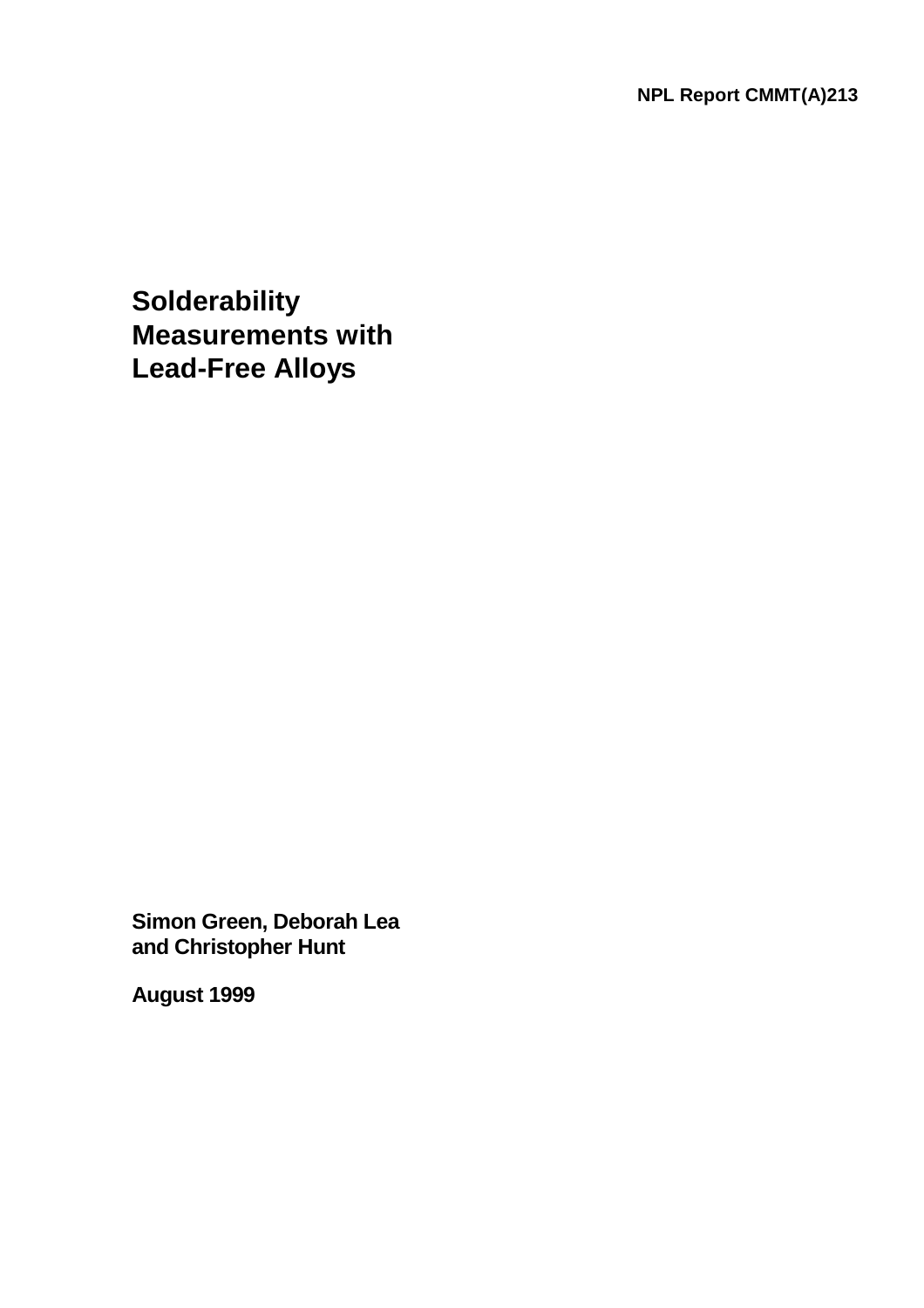© Crown copyright 1999 Reproduced by permission of the Controller of HMSO

ISSN 1361-4061

 National Physical Laboratory Teddington, Middlesex, UK, TW11 0LW

Extracts from this report may be reproduced provided the source is acknowledged and the extract is not taken out of context.

Approved on behalf of Managing Director, NPL, by Dr C Lea, Head, Centre for Materials Measurement and Technology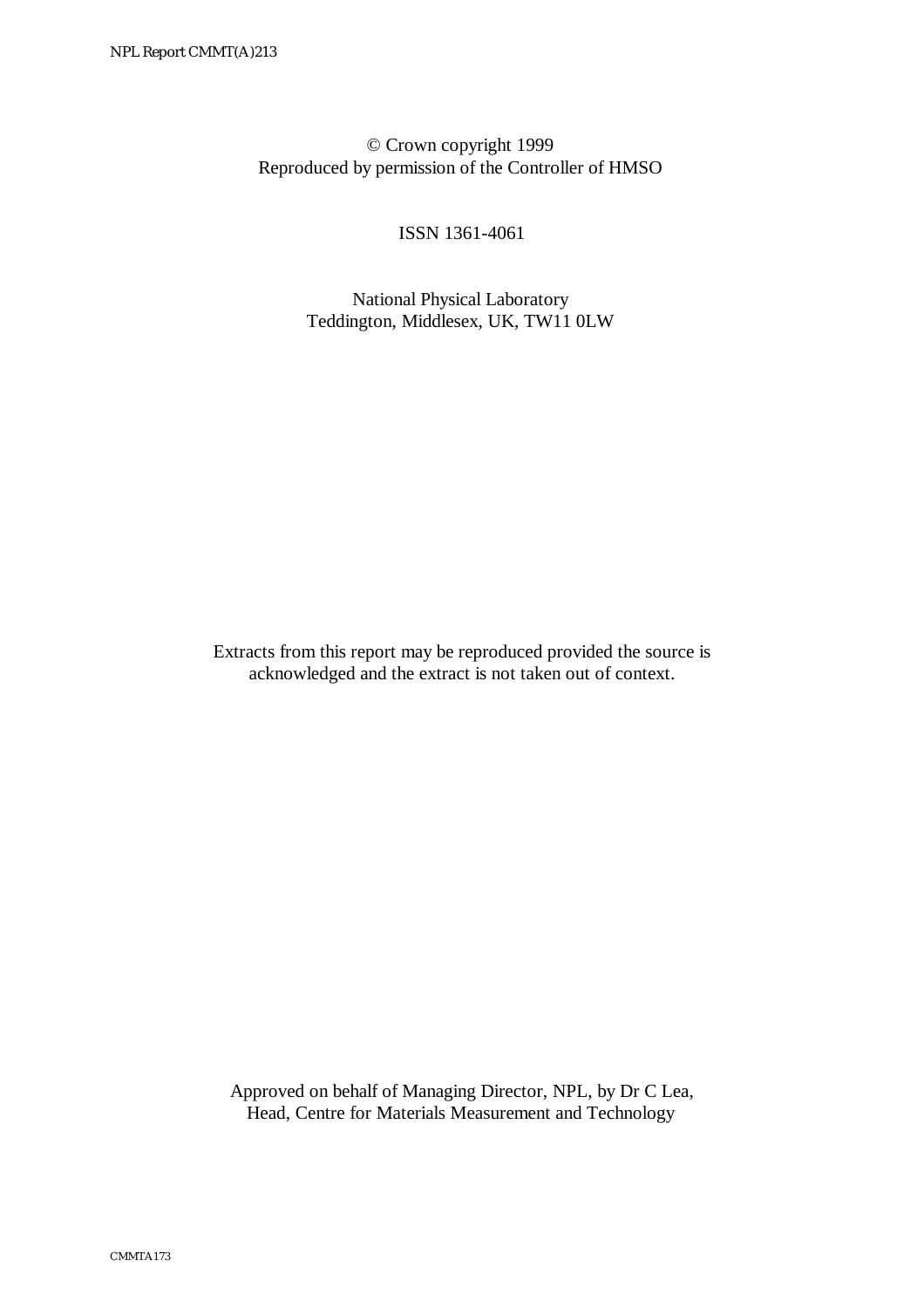August 1999

# **Solderability Measurements with Lead-Free Alloys**

#### **Simon Green, Deborah Lea and Christopher Hunt**

Centre for Materials Measurement and Technology National Physical Laboratory Teddington, Middlesex, UK, TW11 0LW

#### **ABSTRACT:**

The wetting balance technique is used to measure the wetting of lead-free alloys on copper and electronic components. The results show that the wetting of the lead-free alloys broadly follows that of tin-lead solder if allowance is made for the melting point. Testing with electronic components proved to be more discriminating, revealing that the soldering temperature was more critical with thermal demand effects. Testing in an inert atmosphere revealed clear benefits for the lead-free alloys, restoring the solderability to tin-lead free levels.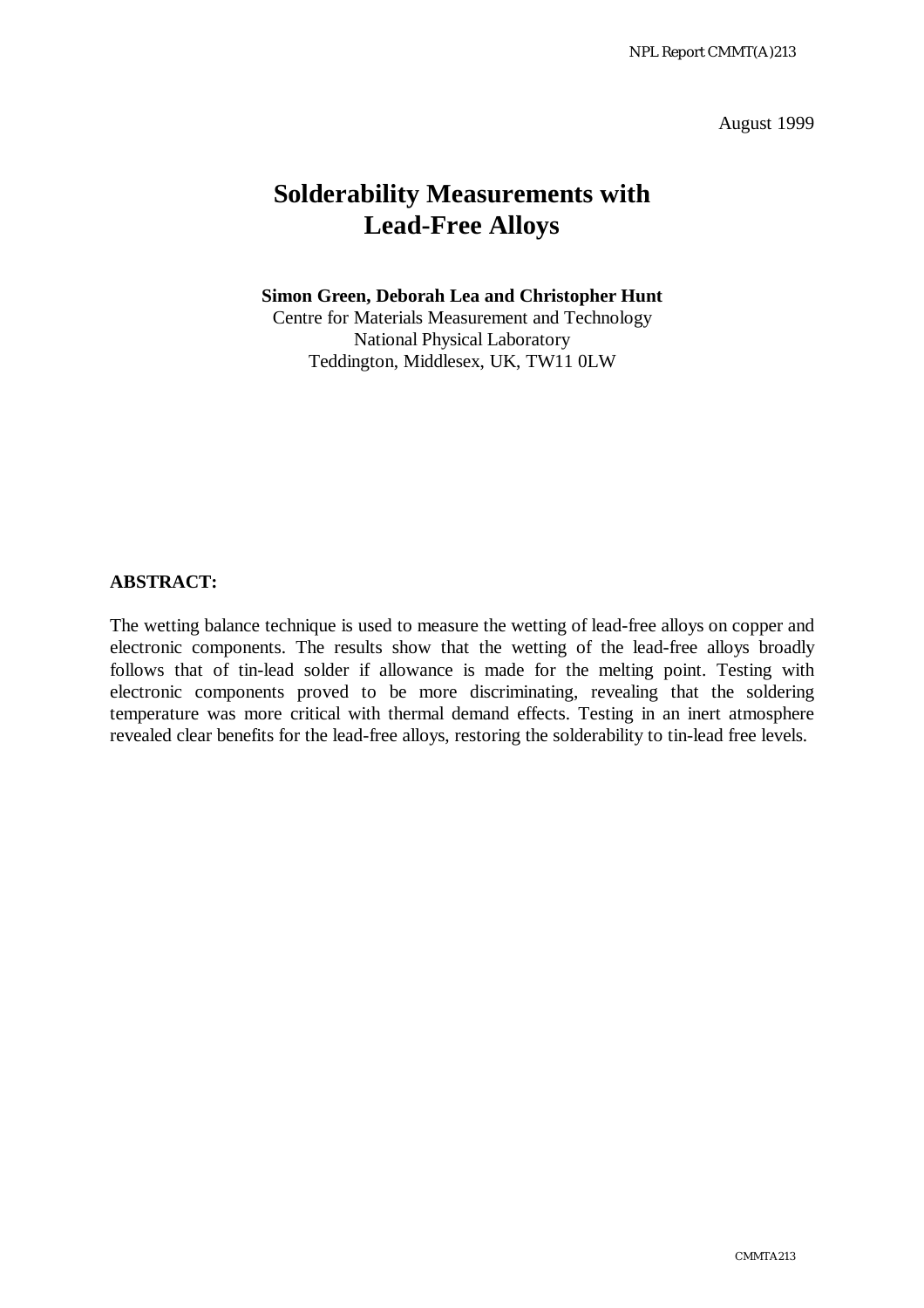### **CONTENTS**

| 2. |          |  |  |
|----|----------|--|--|
| 3. |          |  |  |
|    | 31<br>32 |  |  |
|    | 33       |  |  |
| 5. | 10       |  |  |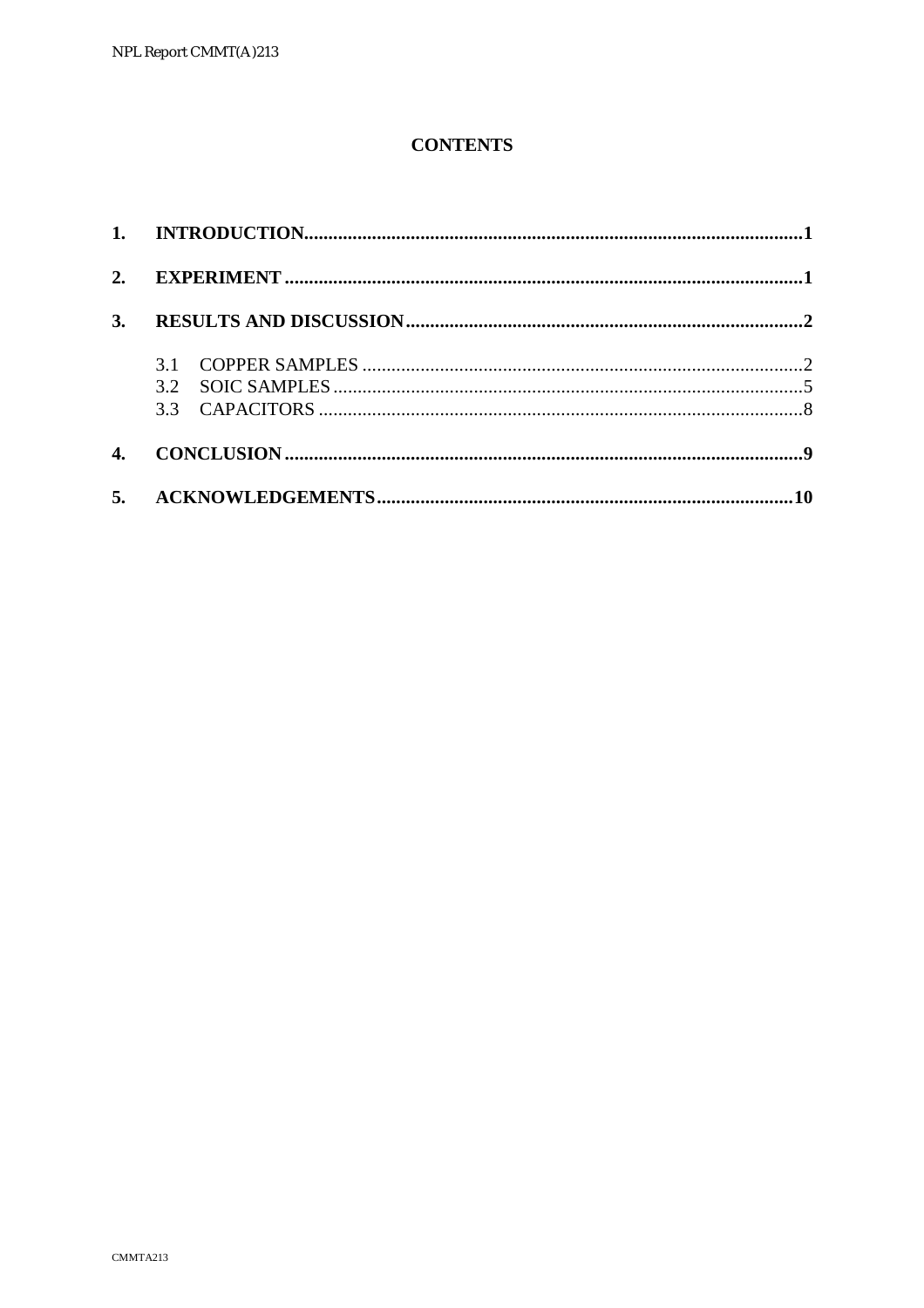### **1. INTRODUCTION**

Lead-free soldering has become a big issue in terms of environmental concerns. Lead-free soldering is technologically possible, but key implementation issues need to be addressed. The soldering properties between component terminations and solder alloys is a very important parameter for producing high quality electronic circuit boards. This project aims to characterise the soldering property between SnPb and lead-free solder alloys and the different component finishes using the wetting balance test method. A fundamental understanding of the solderability of the new lead-free solder alloys will help us to choose a suitable lead-free alloy to optimise the soldering profile, and hence produce high quality lead-free solder joints.

The wetting balance test is the most useful tool for investigating the soldering properties of a combination of solders, surfaces and fluxes. Since its development, it has been used extensively, not only for assessing the solderability of component finish, but also the solder alloy and flux. A typical wetting curve is shown in Figure 1. A very common solderability index is the wetting time T, the time passed until the force has reached two thirds of its maximum, measured from the buoyancy line. However, no specification is placed upon what that maximum force should be, and the use of T as an index implies a universal form to the wetting curve. In this project this index of wetting time is evaluated and used to asses the wetting property of different solder alloys with the different component finishes and fluxes.



Figure 1 Wetting balance curve schematic with the wetting time defined.

### **2. EXPERIMENT**

Three types of test sample, SOIC's, plain copper sheet, and chip capacitors were tested using four solder alloys, SnPb, SnAg, SnCu and SnAgCu. The SOIC components included two finishes, SnPb and PdNi. Copper sheet size was 25 x 12 x 0.1mm and the capacitors were 0603's The SOIC's and the Copper sheet were tested with two fluxes, 0.5% activated resin and pure rosin, in two test environments, atmosphere and nitrogen. The fluxes are a standard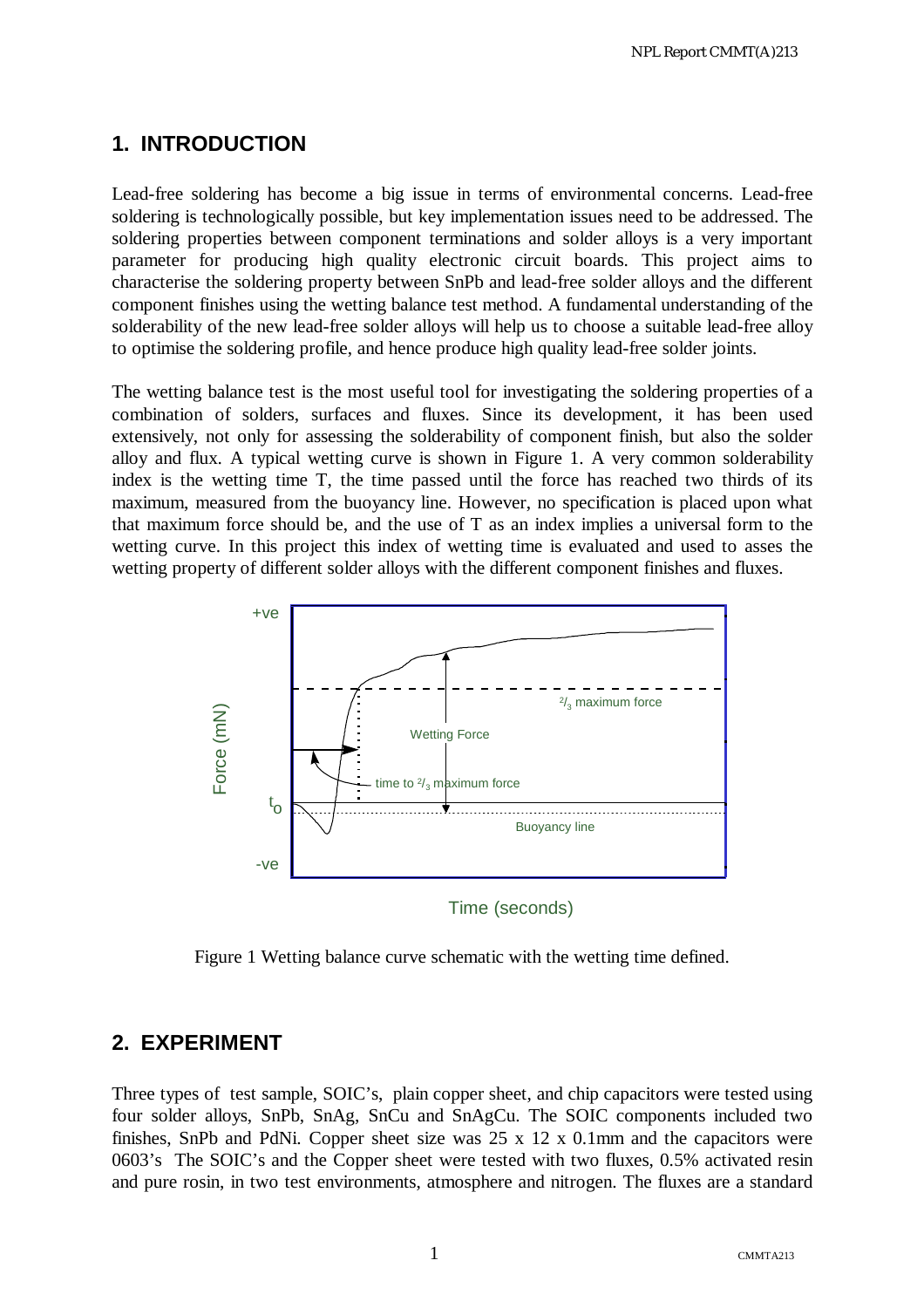formulation according IEC 68-2-20. Two SOICs, three leads for each, and five copper sheets and five capacitors were tested for each condition. The test results are therefore an average value from the test samples.

## **3. RESULTS AND DISCUSSION**

### 3.1 COPPER SAMPLES

First if we consider the solderability results for copper sheet. Wetting time with temperature for four solder alloys with activated rosin flux in atmosphere is plotted in Figure 2, and wetting time with superheat is shown in Figure 3. Superheat is defined as the temperature above the melting point. The inert effect on the solderability of different alloys are given in Figure 4-6. It is clear from Figure 2 that the wetting time is significantly affected by the test temperature for the three lead-free alloys, but is less significant for SnPb. The wetting was faster with increasing temperature for all alloys. Approximately an extra 50°C of temperature is required for the lead free alloy than SnPb to get the same wetting, this implies that a much higher soldering temperature will be needed for lead-free alloys.



Figure 2 Wetting time with test temperature for four alloys with activated rosin flux in atmosphere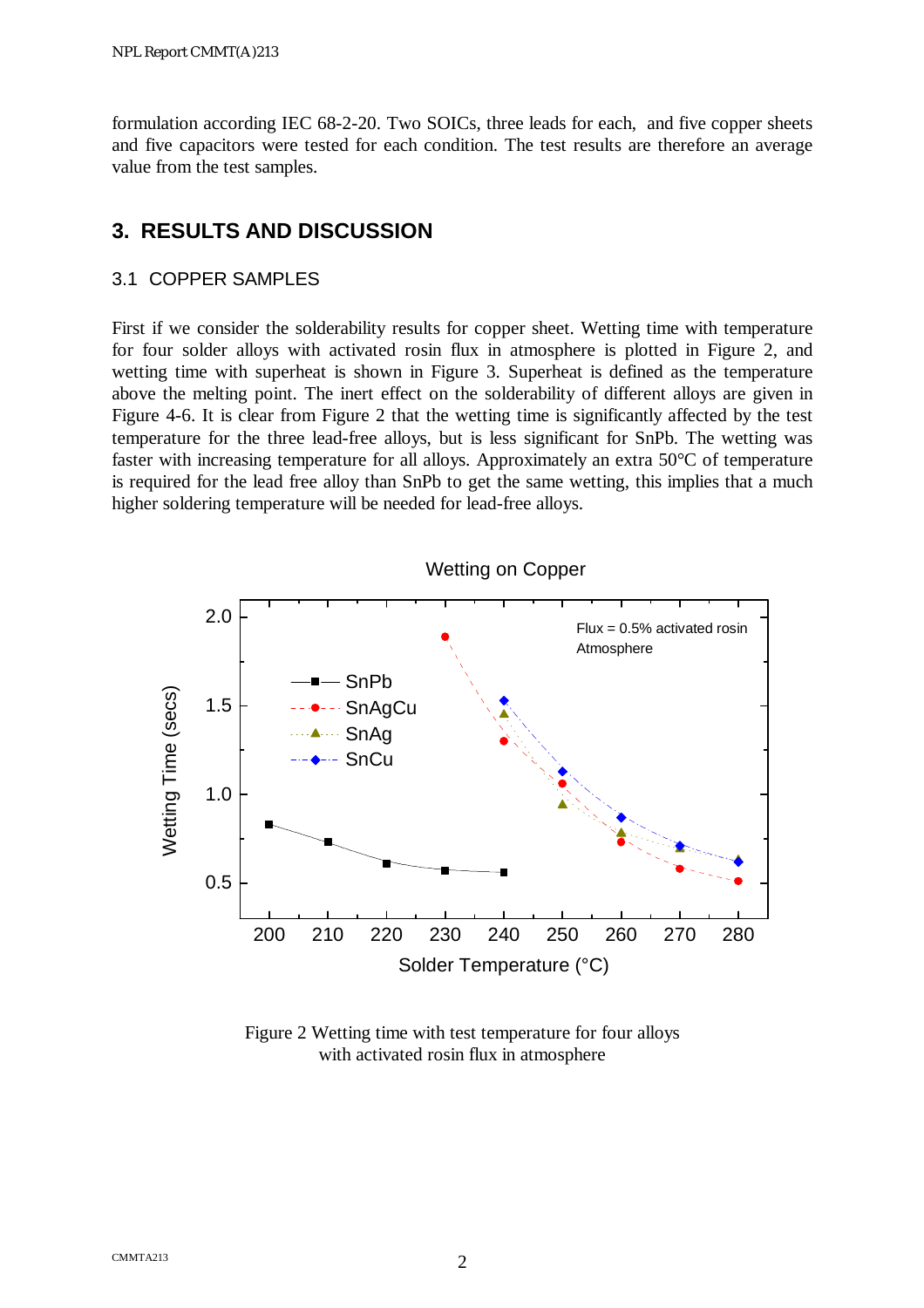

Figure 3 Wetting time with superheat for four alloys with activated rosin flux in atmosphere

It can be seen from Figure 3 that there was a big difference in the wetting time between lead free alloys and SnPb at low superheat temperature, the wetting times were quite close when superheat was higher than 50°C. It is very likely that the high melting point alloys may need high superheat to get a good solderability. When lowering the superheat, the solderability dramatically degraded for lead-free alloys. SnPb solder alloy was more tolerant than lead-free alloy with temperature change. Therefore control of the soldering temperature will be crucial for lead-free soldering particularly for large, high density circuit boards.

Now we consider how an inert atmosphere will influence the solderability for the different solder alloys. The results in Figure 4-6 clearly show that the solderability was significantly improved by the inert test environment, particularly for lead-free alloys at the low superheat temperature. The wetting time was almost constant with decreasing superheat in nitrogen. Only 20 $\degree$ C superheat was needed in nitrogen to acheive the same solderability as 50 $\degree$ C superheat in atmosphere. This is probably because at the high test temperatures, the inert environment minimises the oxidation of the melting solder and the component surface, which consequently improves the solderability. The soldering temperature for lead-free alloys in nitrogen can be reduced to the soldering temperature for SnPb in atmosphere. Therefore soldering processes performed in nitrogen would be very beneficial for lead-free alloys.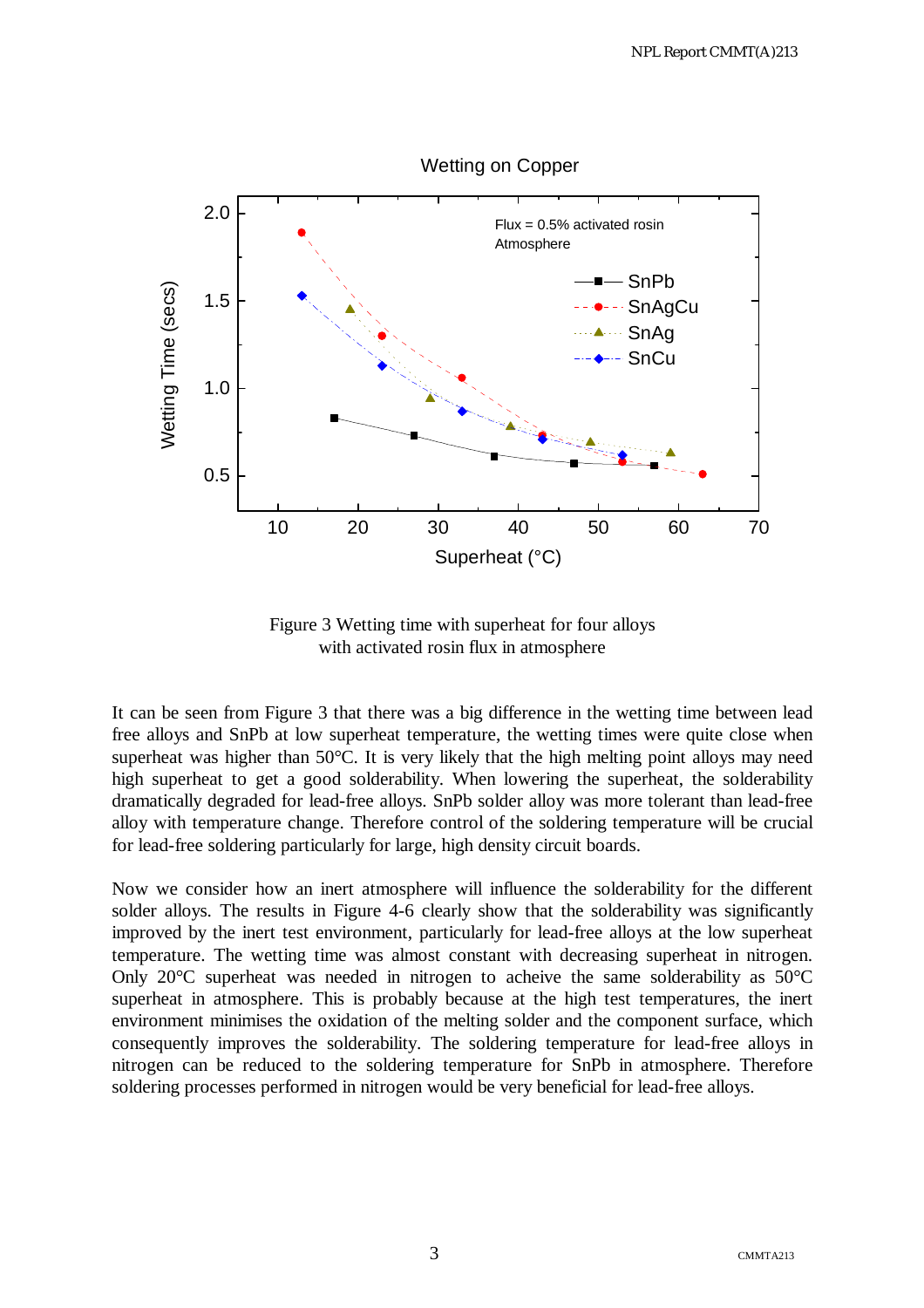

Figure 4 Wetting time with temperature and superheat for SnPb with activated rosin flux in atmosphere and nitrogen



Figure 5 Wetting time with temperature and superheat for SnAgCu with activated rosin flux in atmosphere and nitrogen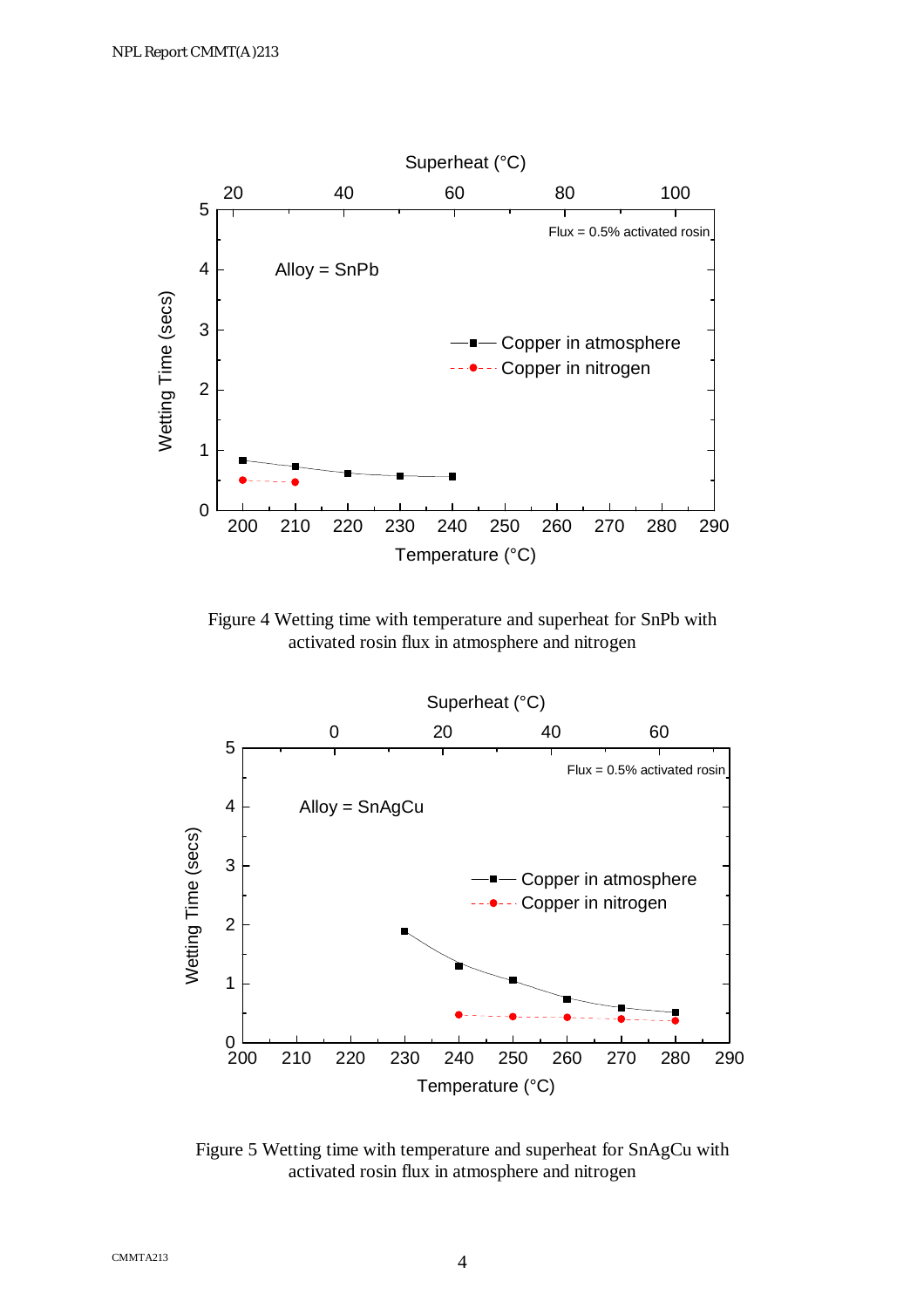

Figure 6 Wetting time with temperature and superheat for SnAg with activated rosin flux in atmosphere and nitrogen

### 3.2 SOIC SAMPLES

We now consider the solderability results for SOIC's different finishes. The wetting time with temperature and superheat with SnPb and PdNi finishes for SnPb alloy with activated rosin flux in atmosphere and nitrogen are plotted in Figure 7, and with pure rosin flux in Figure 8. Similarly the wetting results for SnAg alloy are presented in Figure 9 and 10. The wetting time with superheat for PdNi finish using the different alloys with activated rosin is shown in Figure 11.

It is immediately clear from Figure 7 and 8 that the solderability was dramatically improved in nitrogen for both finishes of SOIC at the low superheat temperature. Only 20°C superheat will be needed to acheive the acceptable solderability in nitrogen, whereas 60°C superheat was required to achieve this same level in atmosphere. There was no difference in solderability for both finishes in atmosphere, but the wetting time of the SnPb finish was slightly quicker than the PdNi finish in nitrogen. The PdNi finish was more dependent on flux strength particularly at the low superheat temperature as shown in Figure 8. Hence the wetting for PdNi was clearly quicker with the stronger flux.

The wetting results for SnAg alloy are presented in Figure 9 and 10, and showing that there is a marked difference with wetting time for both finishes in atmosphere and nitrogen. The wetting was more sensitive to the flux strength and component finish. The strong flux gave a greater improvement in performance to SnAg solder alloy, than to SnPb solder alloy. The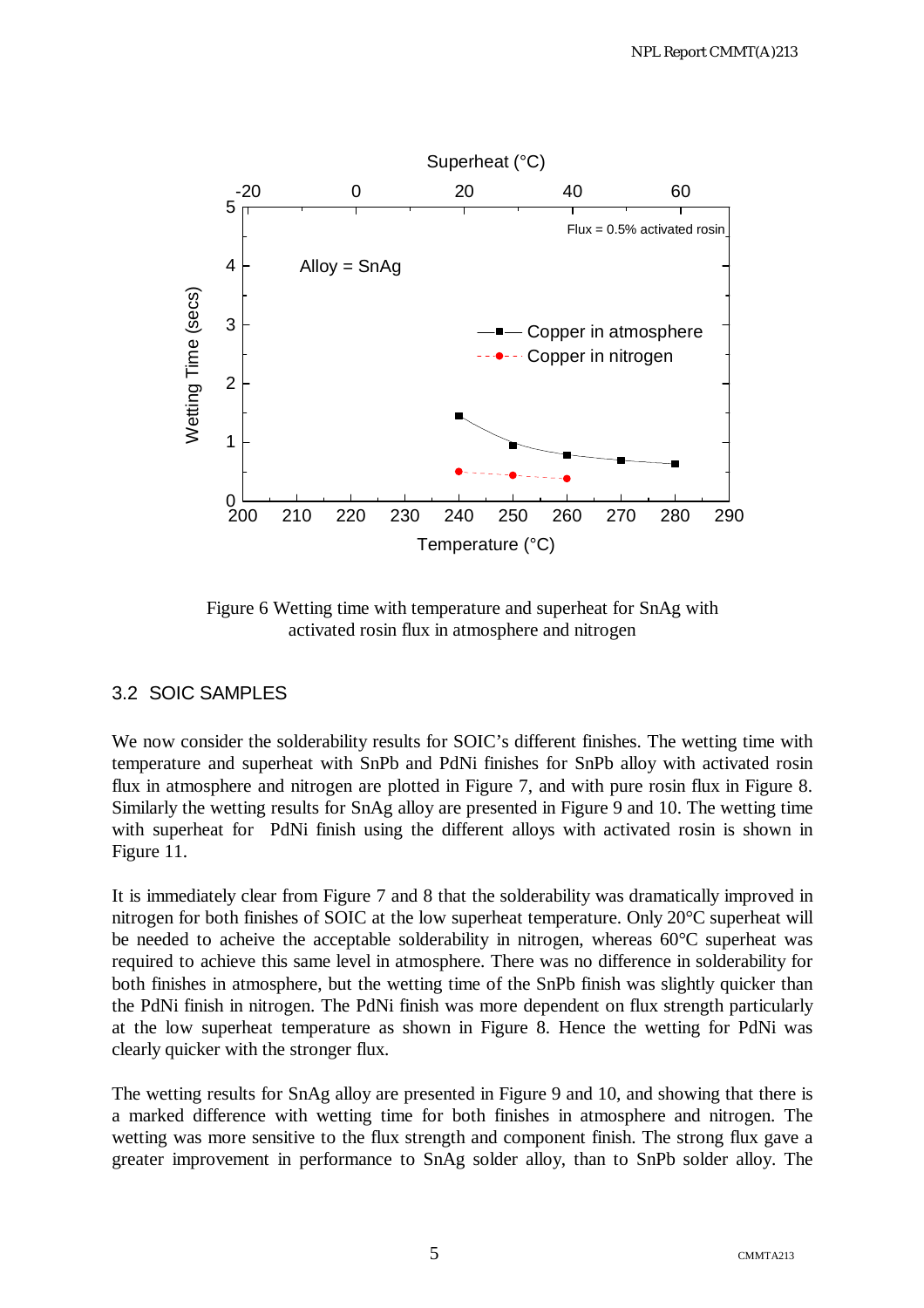inert atmosphere again showed a significant beneficial effect on the solderability when using SnAg alloy.



Figure 7 The wetting time with temperature and superheat for SnPb and PdNi finishes of SOIC using SnPb alloy with activated rosin flux in atmosphere and nitrogen



Figure 8 The wetting time with temperature and superheat for SnPb and PdNi finishes of SOIC using SnPb alloy with pure rosin flux in atmosphere and nitrogen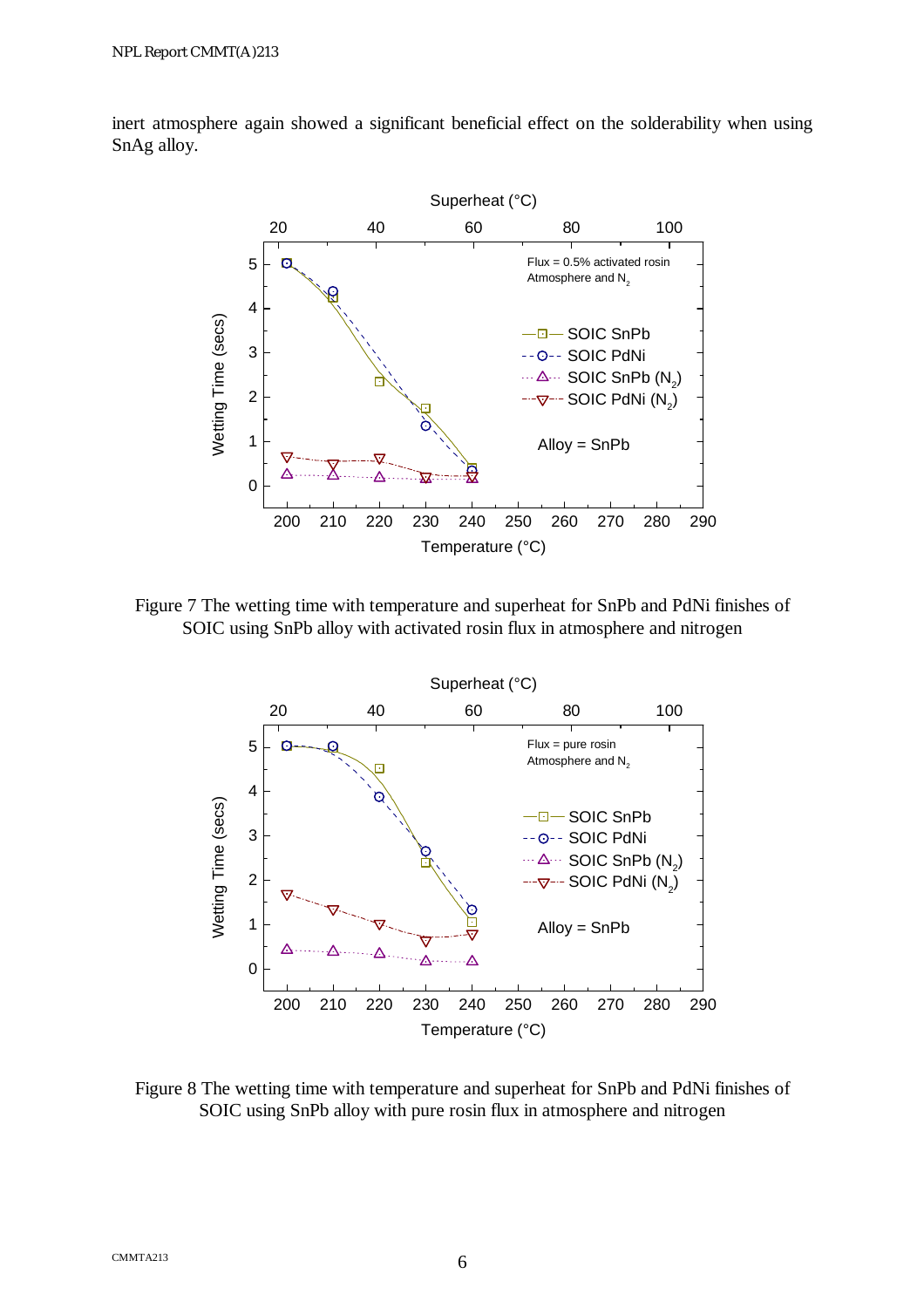

Figure 9 The wetting time with temperature and superheat for SnPb and PdNi finishes of SOIC using SnAg alloy with activated rosin flux in atmosphere and nitrogen



Figure 10 The wetting time with temperature and superheat for SnPb and PdNi finishes of SOIC using SnPb alloy with pure rosin flux in atmosphere and in nitrogen.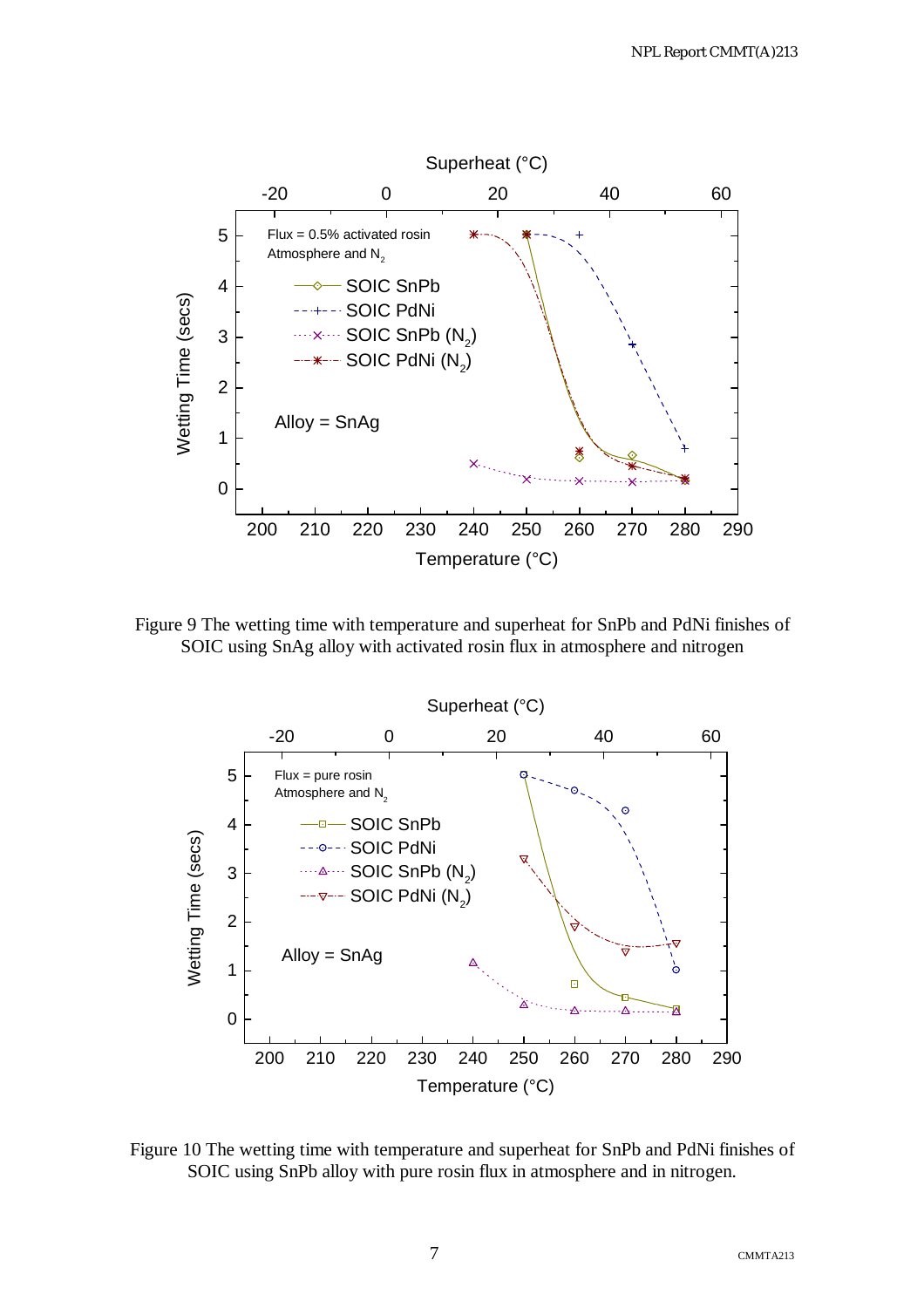

 Figure 11 The wetting time with superheat for PdNi finish for the different alloys with activated rosin.

The wetting behaviour among the different alloys is now compared. The results presented in Figure 11 clearly show that the different alloys behave similarly regarding the degree of superheat, although SnAg is slightly poorer.

The wetting property of copper sheet and SOIC results for SnPb, as shown in Figure 4 and 7, appeared to exhibit different dependencies. The copper sheet still wet well until superheat was reduced by 20°C in both atmosphere and nitrogen. The SOIC did not wet at all when superheat was reduced by 40°C in atmosphere, but wetted well under this condition in nitrogen. Therefore the inert atmosphere has a greater effect on SOICs than on copper sheet. The results are very similar for SnAg as well. Lowing the soldering temperature had a more adverse effect with SOICs. This means thermal demand and high temperatures in profiling are going to be an issue with lead-free alloys when using less superheat.

### 3.3 CAPACITORS

Figure 12 shows a marked change in the comparison between the lead free alloys and SnPb. The relative performance of tin lead has degraded significantly so that the wetting times are comparable with the lead free alloys. This may be due to the high thermal demand of the component. Hence the greater absolute temperature is beneficial, especially in terms of flux activation.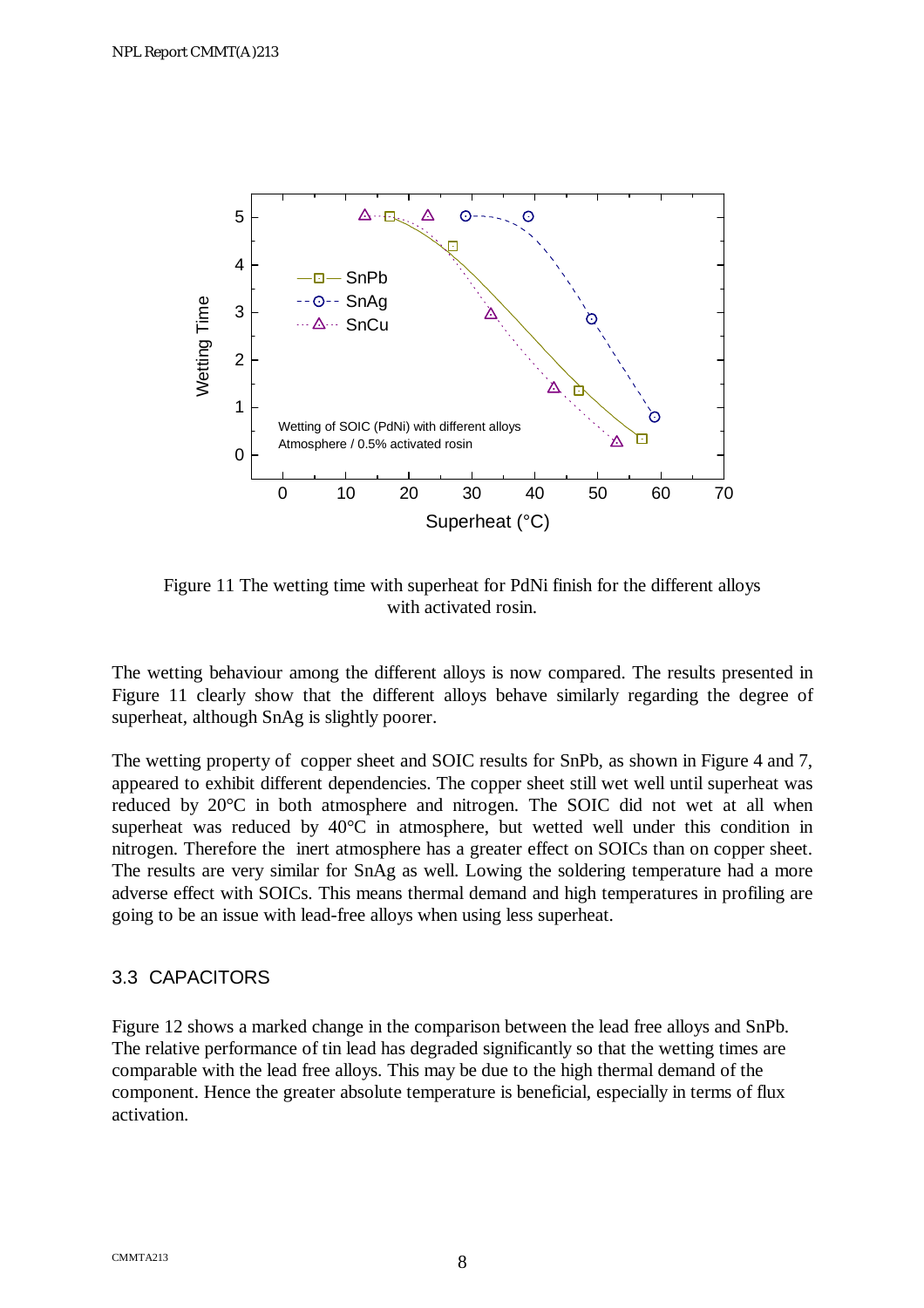

 Figure 12 The wetting time with temperature of capacitors using different alloys with activated rosin.

### **4. CONCLUSION**

An increase of about 50°C to the soldering temperature may be needed for lead-free solder alloys to maintain identical wetting to SnPb. When using lower soldering temperatures, the wetting property dramatically degrades for lead-free alloys. Sufficient superheat is very important for lead free soldering.

An inert soldering environment will be very beneficial for lead free soldering. The soldering temperature for lead-free alloys in nitrogen can be reduced to the same soldering temperature as SnPb in atmosphere. This appears to reflect thermal demand effects seen with real components

The wetting property of a lead-free solder alloy is more sensitive to the strength of the flux and the component finish. There is no marked difference between the two component finishes for SnPb solder alloy, but the wetting is faster for a SnPb finish than that for a PdNi finish for lead-free alloy. Hence the lead free alloys wet better to a SnPb finish than to a lead free finish. Therefore, if we consider real process issues for boards with high ∆T's then nitrogen could well prove beneficial.